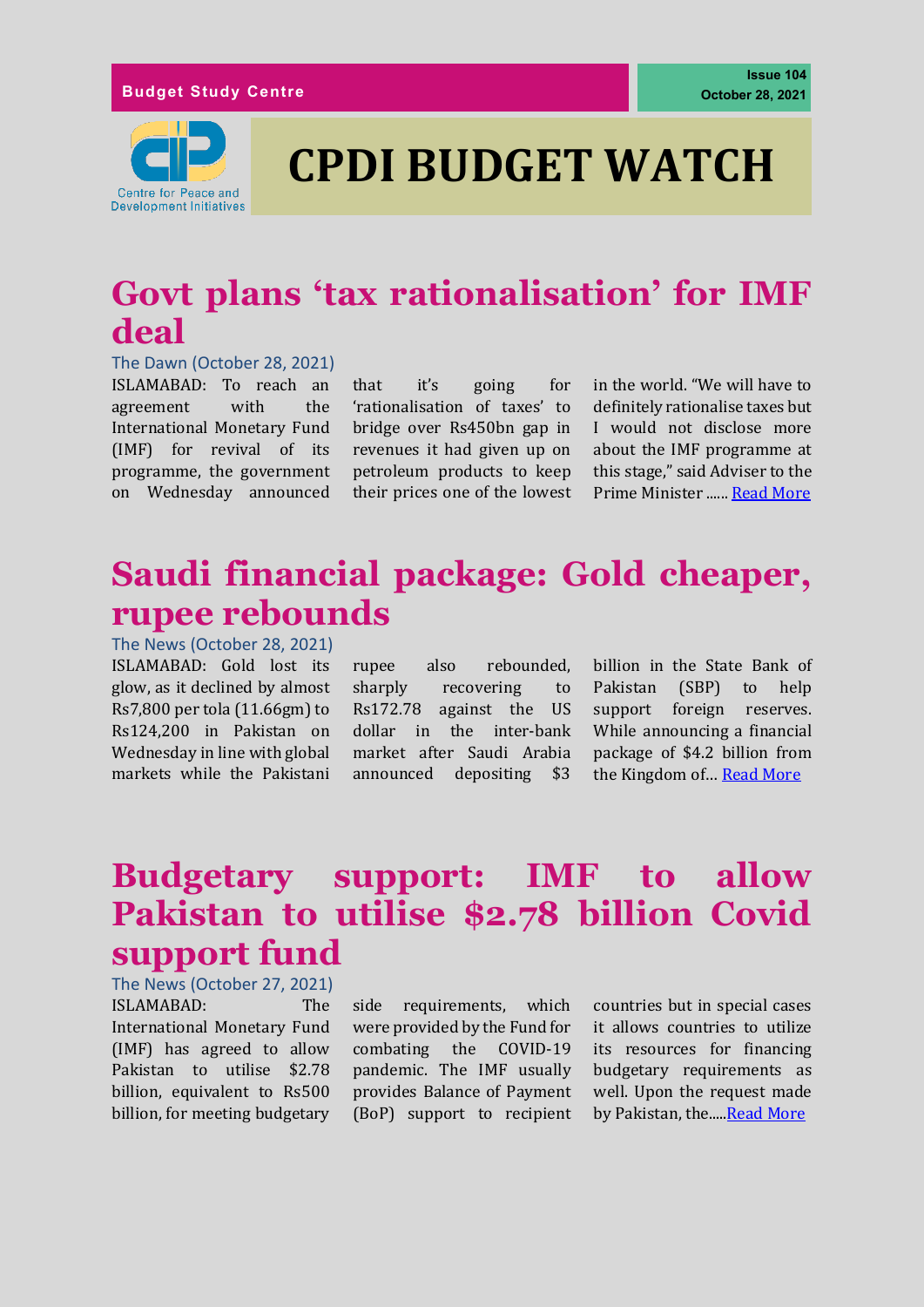### **Saudi govt revives \$3bn support to Pakistan**

The Dawn (October 27, 2021) ISLAMABAD: Saudi Arabia has agreed to revive its financial support to Pakistan, including about \$3 billion in safe deposits and \$1.2bn to \$1.5bn worth of oil supplies on

deferred payments. An agreement to this effect was reached during the visit of Prime Minister Imran Khan to the kingdom this week, a senior government official told Dawn. However, a formal announcement would be made by PM's adviser on finance and revenue Shaukat Tarin and Energy Minister Hammad Azhar....[. Read More](https://www.dawn.com/news/1654273)

### **PPL Q1FY22 profit up 18 percent**

The News (October26, 2021) KARACHI: Pakistan Petroleum Limited (PPL) has registered 18 percent growth in its profit after tax (PAT) in the first quarter of this fiscal against the same quarter of

the previous year, mainly on the back of surging oil prices. Company's PAT stood at Rs16.991 billion in the first quarter of financial year 2021-22, registering 18 percent growth compared to Rs14.351 billion in the corresponding quarter of the last fiscal. The increase in the profit also translated into higher earnings ..[. Read More](https://www.thenews.com.pk/print/903094-ppl-q1fy22-profit-up-18-percent)

### **Pakistan, China agree on strengthening ties to overcome economic challenges**

#### Business Recorder (October 26, 2021)

Pakistan and China have agreed on strengthening bilateral economic and commercial ties to overcome the headwinds generated due to the negative impact of

coronavirus on the global economy. In a statement on Tuesday, the Prime Minister's Office (PMO) said that PM Imran Khan held a telephonic conversation with Chinese President Xi linping and congratulated Xi on the centenary of the Communist Party of China. The statement said both leaders felicitated each other on .....[. Read More](https://www.brecorder.com/news/40129127)

## **'Work pragmatically to prevent economic collapse in Afghanistan', Pakistan tells US**

Tribune.com.pk (October 25, 2021)

Prime Minister Imran Khan, during a meeting with a key US representative, has underscored the importance of a peaceful and stable Afghanistan for Pakistan and

the region. According to the Prime Minister's Office (PMO), John Kerry, the United States Special Presidential Envoy for Climate, called on PM Imran in Riyadh on the sidelines of the "Middle East Green Initiative (MGI)" summit on Monday. The premier stressed the imperative for the international …[Read More](https://tribune.com.pk/story/2326314/work-pragmatically-to-prevent-economic-collapse-in-afghanistan-pakistan-tells-us)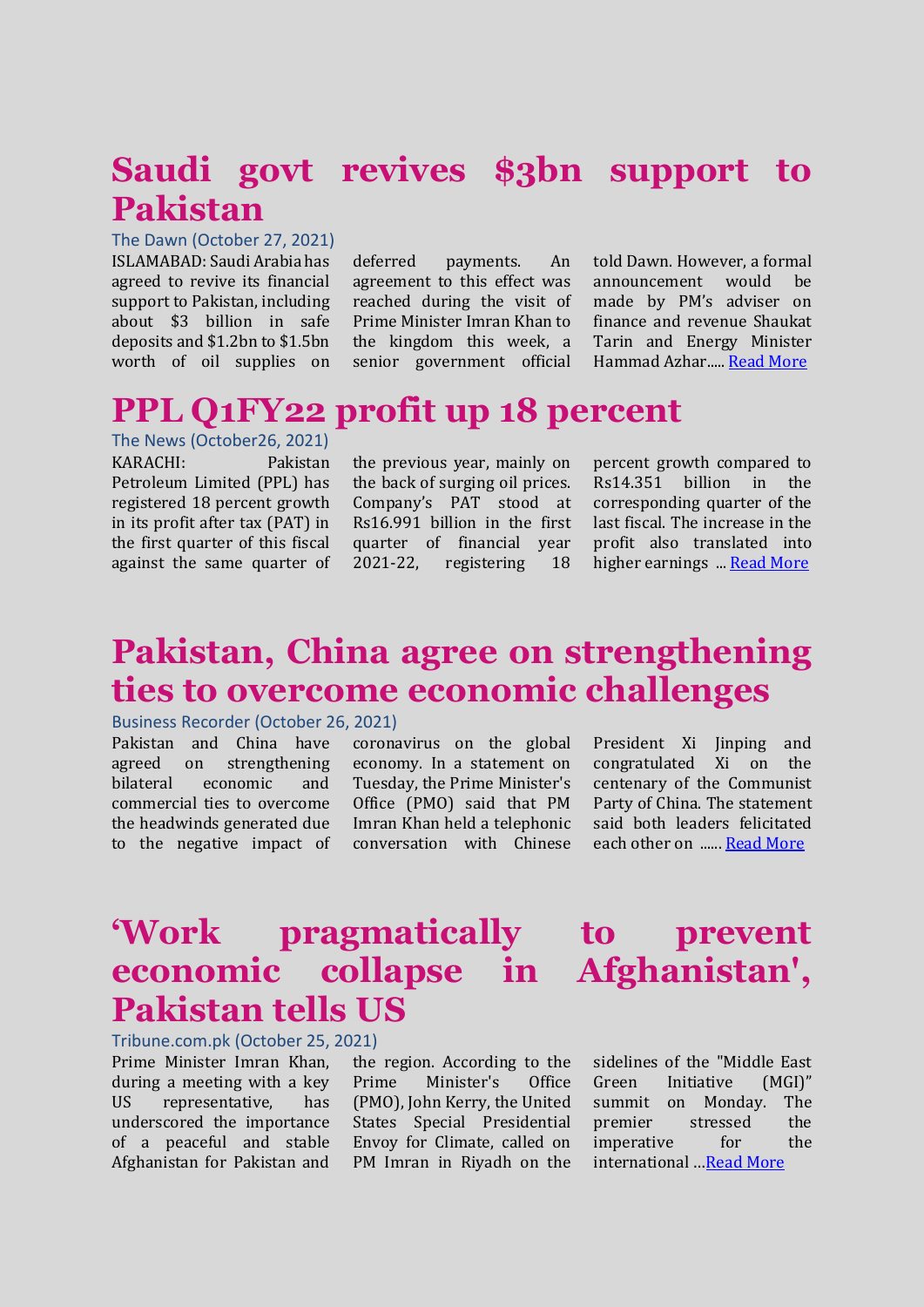# **Four-day talks on PSGP: Pakistan will seek loan from Russia to finance project**

#### The News (October 25, 2021)

ISLAMABAD: Pakistan and the Russian Federation are scheduled to hold four-day crucial talks here from today (Monday) that will last till October 29 with an aim to

finalize the shareholdings agreement for most strategic project of Pakistan Stream Gas Pipeline valued at \$2.5-3 billion, shows the official document pertaining to the

agenda of the talks on pipeline project. Under the amended IGA, Pakistan will be having 74 percent shareholding and Russia 26 percent. Once the shareholding agr..[..Read More](https://www.thenews.com.pk/print/902930-four-day-talks-on-psgp-pakistan-will-seek-loan-from-russia-to-finance-project)

### **Only five banks hold 50pc of all banking assets in Pakistan: Study**

#### Business Recorder (October 24, 2021)

ISLAMABAD - A recent study of Fair Finance Pakistan found out that only five banks hold 50% of all banking assets in Pakistan, whereas 10 banks out of the total 29 reviewed

are not registered with the Pakistan Stock Exchange. The Fair Finance Pakistan (FFP) report on "Strengthening Sustainable Finance in Pakistan: A scoping review towards institutionalizing Fair Finance Pakistan," gave an analysis on financial inclusion in Pakistan which is at 21% compared to the State Bank's ambitious..[..Read More](https://nation.com.pk/24-Oct-2021/only-five-banks-hold-50pc-of-all-banking-assets-in-pakistan-study)

### **Pakistan's earns \$419m from IT services' export in 2MFY22**

#### Profit.pakistantoday.com.pk (October 24, 2021)

ISLAMABAD: Pakistan earned \$419.992 million by providing different information technology (IT) services in various countries during the first two months of financial

year 2021-22 (2MFY22). This shows a growth of 46.32 per cent when compared to \$287.030 million earned through provision of services during the corresponding

period of fiscal year 2020-21 (2MFY21), the Pakistan Bureau of Statistics (PBS) reported. During the period under review, computer services grew by...[. Read More](https://profit.pakistantoday.com.pk/2021/10/24/pakistans-earns-419m-from-it-services-export-in-2mfy22/)

# **Japan concerned at 'abrupt' changes in Pakistan's investment procedures**

Business Recorder (October 23, 2021)

ISLAMABAD: Japan is reportedly unhappy with the government for what it says abrupt changes in procedures for investment, "failure to fulfil" agreed commitments and discriminatory treatment against its companies. These concerns were recently conveyed by Senior Deputy Minister for Foreign Affairs Suzuki Heroshi, who led a 10member team at the 7th Japan Pakistan high-level economic policy dialogue with Secretary, Economic Affairs Division-led 21-member Pakistani official..[..Read More](https://www.brecorder.com/news/40100810)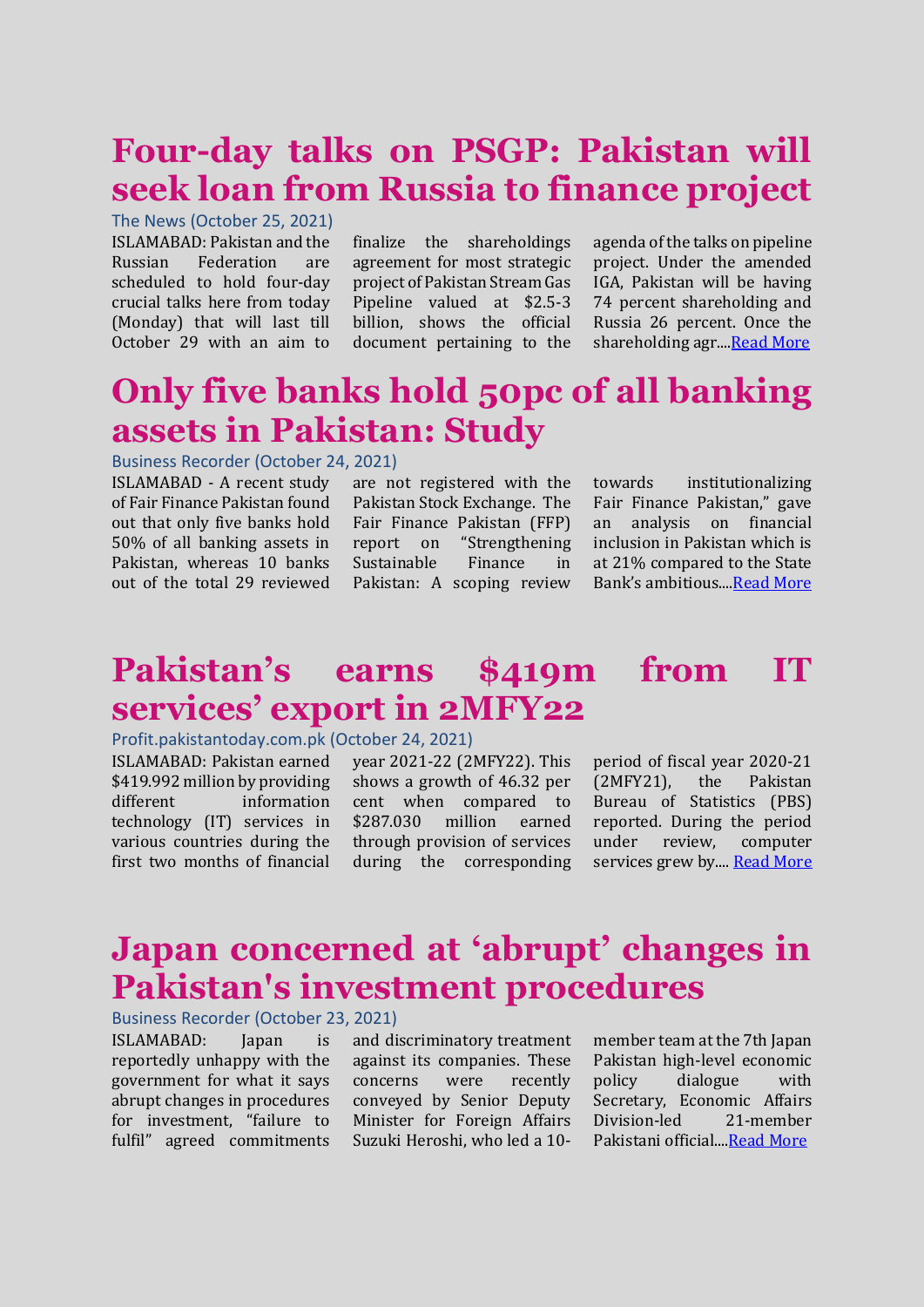### **Pakistan, IMF fail to finalise MEFP**

#### The News (October 23, 2021)

ISLAMABAD: Pakistan and the IMF staff could not finalise the Memorandum of Economic and Financial Policies (MEFP) for completion of the 6th Review under the \$6 billion

Extended Fund Facility (EFF). The government is really in a Catch-22 situation as with the IMF or without the IMF programme, there are risks attached to every scenario.

The State Bank of Pakistan's foreign currency reserves decreased by \$1.6 billion in the last two weeks as Pakistan had paid \$1 billion on maturity of inter... [Read More](https://www.thenews.com.pk/print/902349-pakistan-imf-fail-to-finalise-mefp)

### **'No time-frame can be given for conclusion of IMF talks'**

#### Profit.pakistantoday.com.pk (October 22, 2021)

The Ministry of Finance and Revenue has said that a specific time frame cannot be given for the conclusion of Pakistan's talks with the International Monetary Fund

(IMF). In this regard, a statement was issued by a spokesperson of the ministry on Thursday, saying that currently, no comments can be made on the progress of

the negotiations. The Pakistani team headed by Finance Secretary Yousaf Khan continues to engage in talks with the IMF in Washington after..[.Read More](https://profit.pakistantoday.com.pk/2021/10/22/pakistan-imf-talks-continue-as-tarin-leaves-us/)

#### **ADB agrees \$600mln loan to Pakistan for Ehsaas Programme**

The News (October 22, 2021) ISLAMABAD: The Asian Development Bank (ADB) on Thursday agreed to loan Pakistan \$600 million to support the government's social protection and poverty

reduction initiative through the Ehsaas programme. A government statement said the ADB assured new funding at a meeting held in Islamabad between Omar Ayub Khan, minister for Economic Affairs and Yong Ye, bank's country director to Pakistan. ADB's country director informed the meeting that the bank has recently nego..... [Read More](https://www.thenews.com.pk/print/902034-adb-agrees-600mln-loan-to-pakistan-for-ehsaas-programme)

### **Pakistan, IMF inch towards striking staff-level agreement**

The News (October 21, 2021) ISLAMABAD: Pakistan and the IMF are inching towards striking a staff-level agreement and a positive outcome is expected anytime soon. Both the IMF and

Pakistani authorities confirmed on Wednesday night that Adviser to PM on Finance Shaukat Tarin was making last-ditch efforts to strike a staff-level agreement with the IMF staff by evolving a consensus on Memorandum of Economic and Financial Policies (MEFP). "Yes we are close," said Adviser to PM on Finance Shaukat ..[. Read More](https://www.thenews.com.pk/print/901841-pakistan-imf-inch-towards-striking-staff-level-agreement)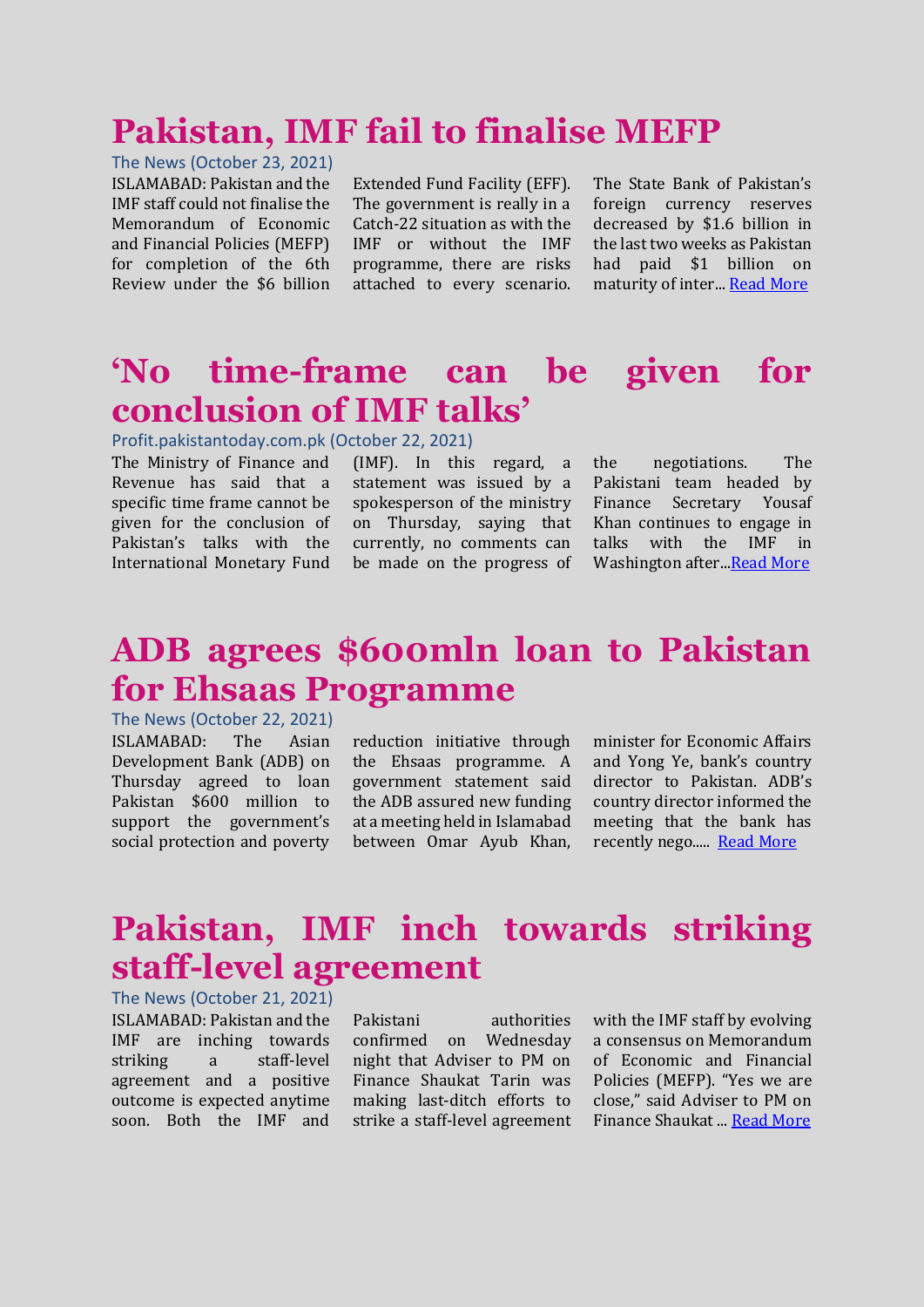### **Pakistan to remain on FATF grey list**

The Dawn (October 21, 2021) The Financial Action Task Force (FATF) announced on Thursday that Pakistan will remain on its increased monitoring list, also called the grey list. Pakistan has been on

the grey list for deficiencies in its counter-terror financing and anti-money laundering regimes since June 2018. Announcing the decision, FATF President Dr Marcus Pleyer said that Pakistan had to complete two concurrent action plans with a total of 34 items. "It has now addressed or largely addressed 30 of the items," he said ...... [Read More](https://www.dawn.com/news/1653195)

# **Telecard restructures TFC debt with creditors as company prepares for IPO of Supernet**

#### Profit.pakistantoday.com.pk (October 20, 2021)

LAHORE: Telecard Limited Wednesday announced that it had successfully restructured a loan amount, which was Rs736.2 million till March 31, 2021, as it heads for the listing of its subsidiary Supernet Limited on the Pakistan Stock Exchange (PSX). In a notification to the Pakistan Stock Exchange, Telecard announced that its Term

Finance Certificate (TFC) debt had been successfully restructured. "The restructuring term spreads over a period of 8 years with the first payment .... Read More

# **To hear good news from IMF soon, says Dr Reza Baqir**

#### Business Recorder (October 20, 2021)

State Bank of Pakistan (SBP) Governor Dr Reza Baqir has said that the public will hear good news soon regarding the agreement with the International Monetary Fund

(IMF), a statement that comes just after another IMF official said talks between the two were moving in a "progressive manner". On Tuesday, Jihad Azour, Director, Middle East,

and Central Asia Department, while talking on the official IMF YouTube channel, said talks with Pakistan have progressed, and the IMF mission is review... [Read More](https://www.brecorder.com/news/40127821)

### **IMF Sees Economic Growth With Higher Inflation for Mideast**

Usnews.com (October 19, 2021)

DUBAI, United Arab Emirates (AP) — The Middle East is expected to see significant economic growth this year, but also soaring inflation and food prices, as coronavirus vaccines are unevenly rolled out across the region, the International Monetary Fund said Tuesday. The lender's new report projects the region's economies will grow by around 4%, while inflation will reach 17% this year in oilimporting countries. It said the situation is particularly dire in countries already facing severe ... **[Read More](https://www.usnews.com/news/world/articles/2021-10-19/imf-sees-economic-growth-with-higher-inflation-for-mideast)**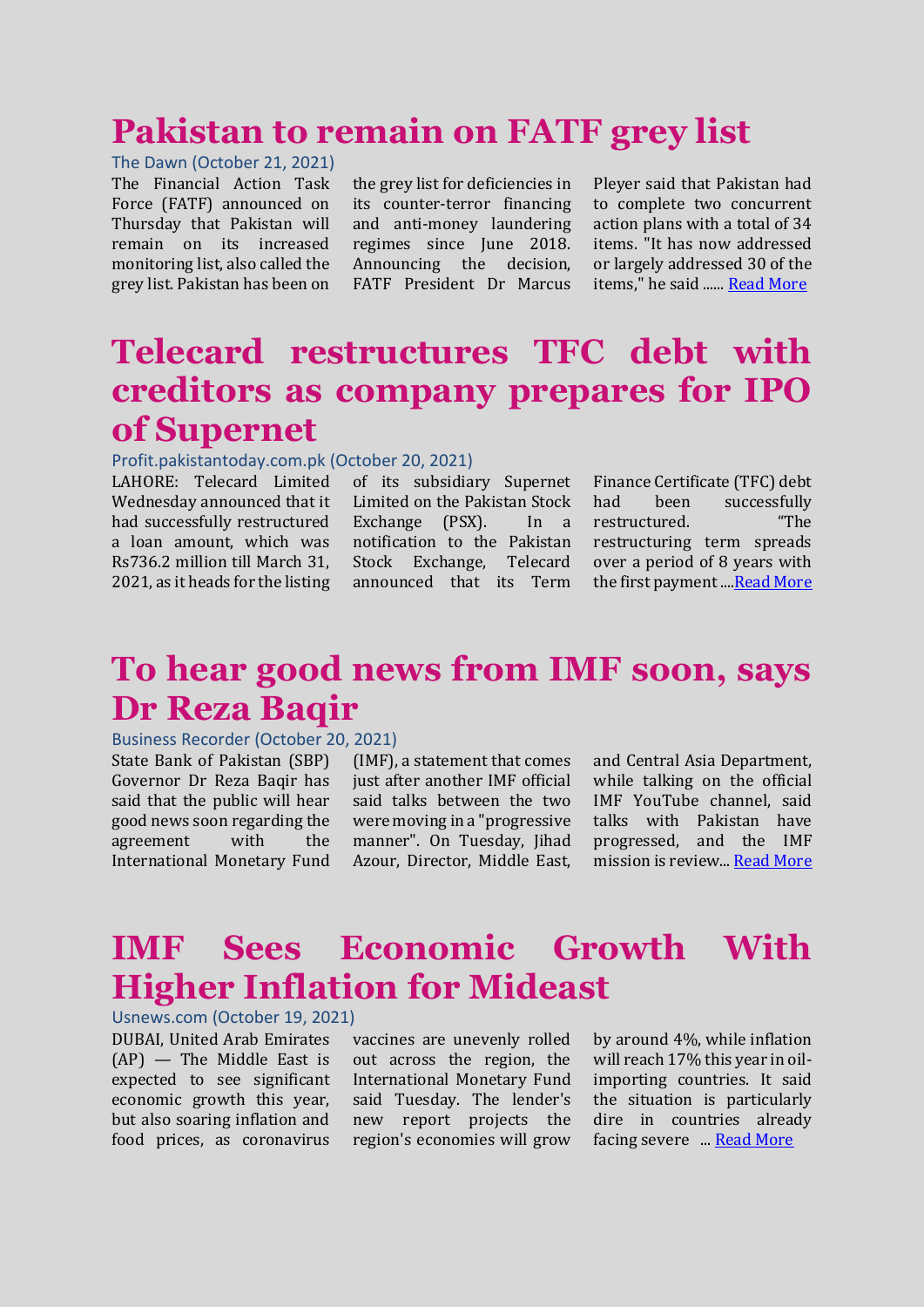# **\$51.6 bn external financing required in two years**

The News (October 18, 2021) ISLAMABAD: Pakistan requires gross external financing of \$51.6 billion within two-year period of the current fiscal year 2021-22 and next fiscal year 2022-23

in order to fulfill its needs. Without striking a deal with the IMF under the existing \$6 billion Extended Fund Facility (EFF) during the ongoing parleys in Washington, D.C,

this massive gross external financing requirement will be at risk in the wake of suspension of program loans from other multilateral creditors such as … [Read More](https://www.thenews.com.pk/print/901487-51-6-bn-external-financing-required-in-two-years)

## **Tarin urges overseas Pakistan to open RDAs for seamless financial services**

#### Dailytimes.com.pk (October 18, 2021)

ISLAMABAD: Adviser to Prime Minister on Finance and Revenue, Shaukat Tarin on Monday reaffirmed the government's resolve to provide seamless financial

services to the Pakistan Diaspora spread throughout the globe. He was delivering a speech on 'Roshan Digital Accounts: Benefits for Non-Resident Pakistanis' at an event hosted by Consulate General of Pakistan in New York, according to press statement issued by the Finance Ministry here. The adviser, encour....[. Read More](https://dailytimes.com.pk/831072/tarin-urges-overseas-pakistan-to-open-rdas-for-seamless-financial-services/)

### **Qureshi terms current economic hardships 'a temporary phase'**

#### Business Recorder (October 18, 2021)

MULTAN: Foreign Minister Makhdoom Shah Mahmood Hussain Qureshi Sunday said that economic hardships were temporary as the government was trying its best to

strengthen country's economy. While talking to people, hailing from his constituency NA-156 here, the foreign minister stated the government was well aware

of difficulties and problems of the masses. "Poverty alleviation is top priority of the incumbent government," he mentioned. Ehsas Programme ... [Read More](https://www.brecorder.com/news/40127444)

## **Pakistan, Iran should devise barter trade payment mechanism: Maggo**

#### Business Recorder (October 17, 2021)

KARACHI: President FPCCI, Mian Nasser Hyatt Maggo has urged the governments of Pakistan and Iran to come up with a payment mechanism based on barter trade. FPCCI chief also expressed his interest to understand the mechanism that how Iran and Iraq have achieved bilateral trade volume of US 18 billion dollars annually. Maggo

stated this while meeting the delegates from Iran's business community, trade officials and ambassadorial staff at Federation House. He maintained that.... [Read More](https://www.brecorder.com/news/40127288)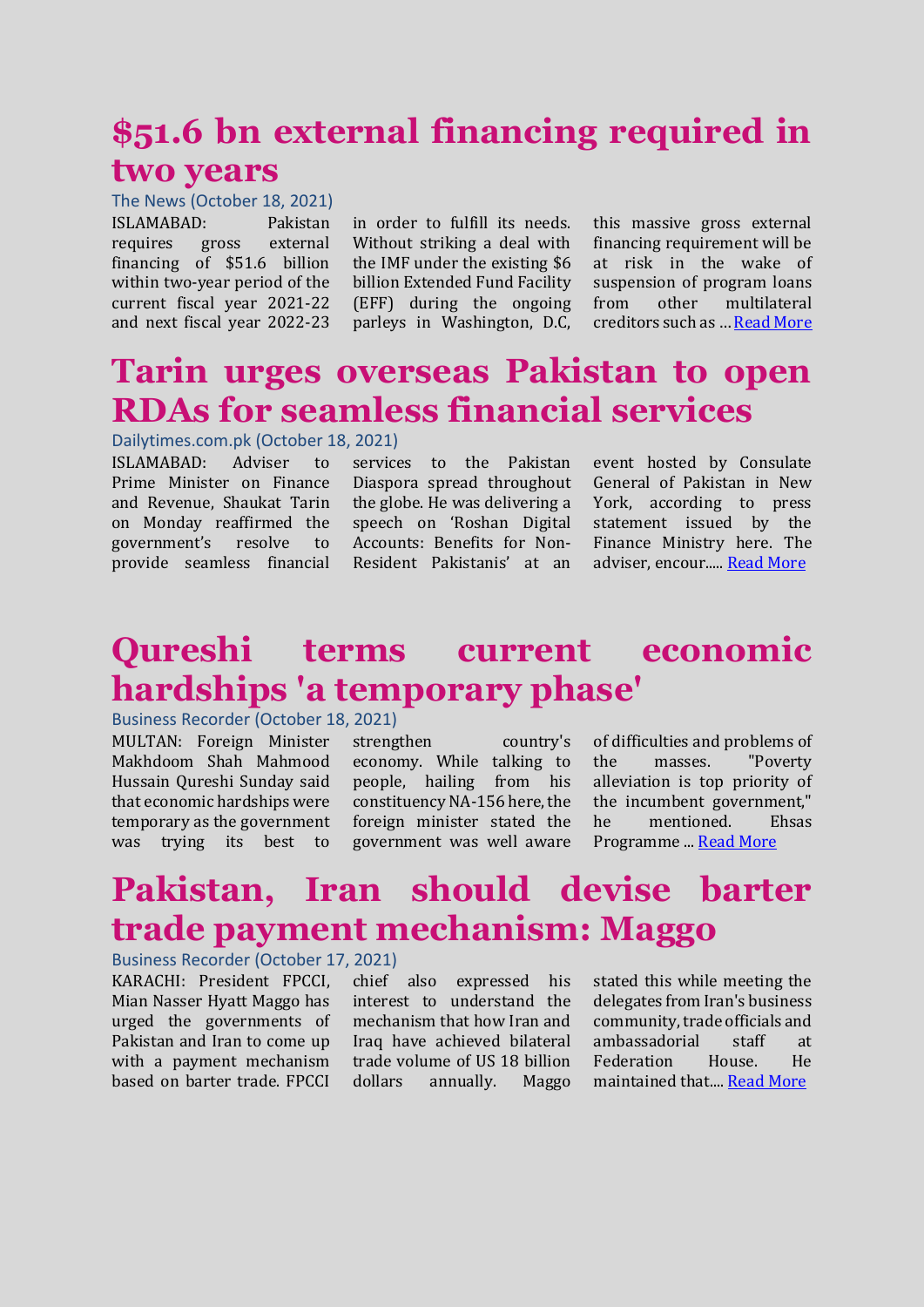# **Talks with IMF moving forward positively, says Finance Ministry**

Profit.pakistantoday.com.pk (October 17, 2021)

ISLAMABAD: The ministry of finance on Sunday, rejecting the news regarding failure of talks between Pakistan and the International Monetary Fund (IMF), said there was

not any deadlock with the IMF. According to a statement, negotiations between Pakistan and the IMF are moving forward positively. The statement, while

mentioning that no timeline was set for at stage for conclusion of the talks, added that secretary Finance Division is leading the talks in Wasington D.C..... [Read More](https://profit.pakistantoday.com.pk/2021/10/17/talks-with-imf-moving-forward-positively-says-finance-ministry/)

### **PSX snaps four-week losing streak**

#### Profit.pakistantoday.com.pk (October 16, 2021)

The Pakistan Stock Exchange (PSX) ended a volatile week in green after four weeks as clarity on talks with the International Monetary Fund (IMF) officials and rising

international oil prices helped the benchmark KSE-100 index gain 344 points, or 0.8 per cent, during the outgoing week to settle at 44,821.53 points. As per a local media

report that spoke with financial analysts, the market was driven largely by the news flow relating to the IMF's review regarding the \$6 billion loan..... [Read More](https://profit.pakistantoday.com.pk/2021/10/16/psx-snaps-four-week-losing-streak/)

#### **Pakistan, Italy economic ties**

The News (October 16, 2021) ISLAMABAD: Pakistan, Italy economic relations were on a growth trajectory, with Pakistani workers remittances' from Italy rising 66.5 percent and Pakistan's

exports to Italy going up 34 percent during the first quarter of financial year 2021-22. Pakistan's envoy to Italy, Ambassador Jauhar Saleem said Italy has emerged

as Pakistan's largest source of workers remittances from the European Union and the second largest in Europe after the United Kingdom. The 66.5 percent growth .[..Read More](https://www.thenews.com.pk/print/900677-pakistan-italy-economic-ties)

# **Pakistan's GDP to witness a near 5pc growth in current fiscal year: Tarin**

The Nation (October 15, 2021)

ISLAMABAD: - Federal Finance Minister Shaukat Tarin said Thursday that due to positive development in major sectors of economy including revenue collection, remittances, and exports, the continuity in momentum of gross domestic product (GDP) growth had been maintained which was likely to be close to 5% during the current

financial year (2021-22). Addressing a roundtable meeting organised by the United States Pakistan Business Council (USPBC) in Washington DC …. [Read More](https://nation.com.pk/15-Oct-2021/pakistan-s-gdp-to-witness-a-near-5pc-growth-in-current-fiscal-year-tarin)